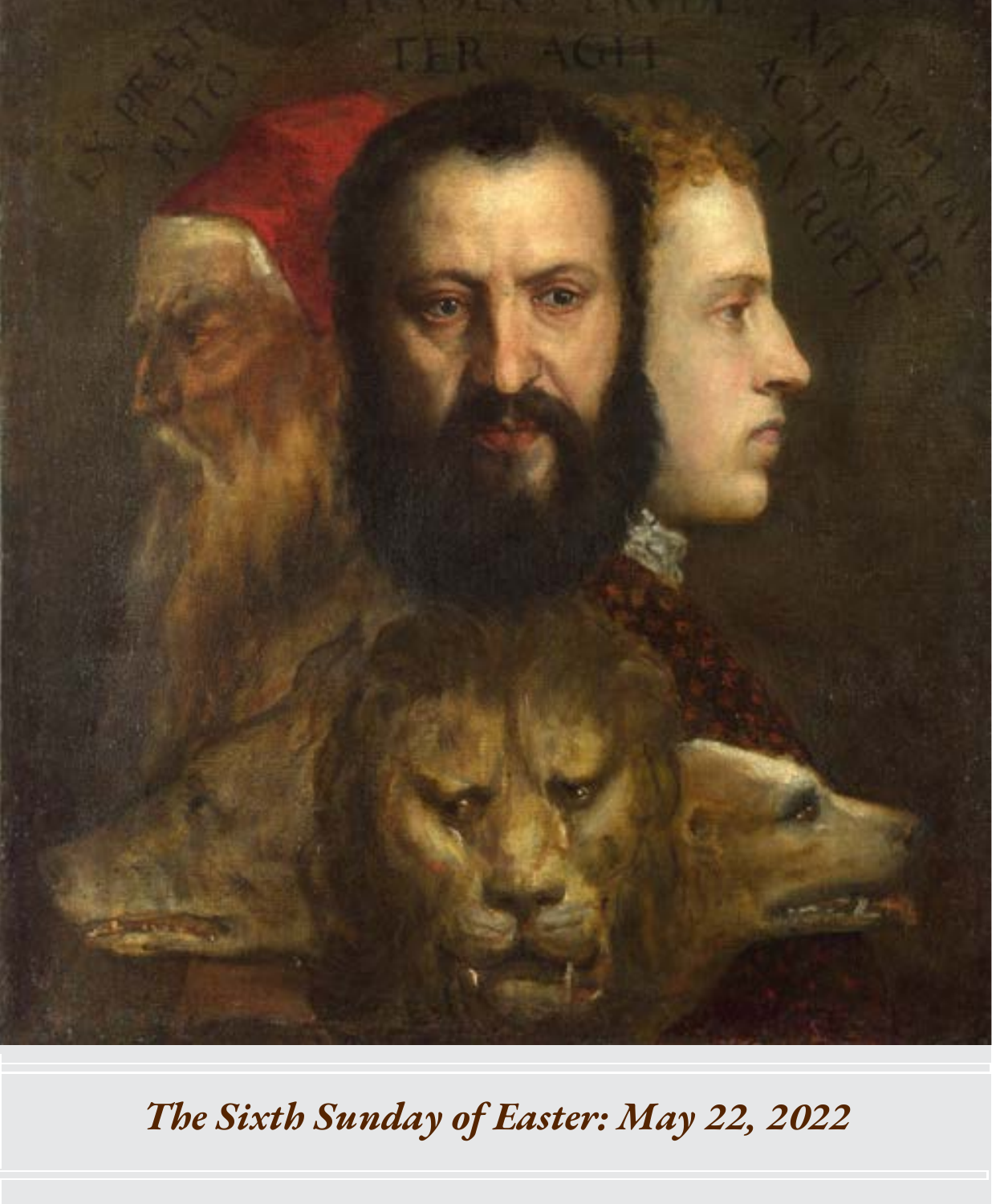# *Welcome to St. Paul's Episcopal Church!*

FOR MORE INFORMATION, VISIT US AT WWW.STPAULSTX.ORG

903-455-5030

 **secretary@stpaulstx.org**

8320 Jack Finney Blvd. Greenville, Texas 75402-3004

Office Hours: Tuesday - Thursday 8am - 2pm

# Service Times

# *SUNDAY*

8:00am . . . . . . HOLY EUCHARIST RITE I 10:15AM to 12:00PM . . . NURSERY OPEN 10:30am . . . . . . Holy Eucharist Rite II

# *Morsel for Meditation*

Time itself is neutral; it can be used either destructively or constructively. More and more I feel that the people of ill will have used time much more effectively than have the people of good will. We will have to repent in this generation not merely for the hateful words and actions of the bad people, but for the appalling silence of the good people. Human progress never rolls in on wheels of inevitability; it comes through the tireless efforts of men willing to be coworkers with God, and without this hard work, time itself becomes an ally of the forces of stagnation.

Martin Luther King Jr., *Letter from a Birmingham Jail* (1963).

# *8:00 am Lector/LEM*

05/22: Debbie Shaffer 05/29: Debbie Shaffer

#### *10:30 am Lector*

05/22: DAVID CLEGG 05/29: DAVID STIPE

#### *Acolytes*

05/22: MATT WOLFF 05/29: Suzanne Taylor

#### *Altar Guild*

05/22: Laura Funk, Georgianna Harrison, Gail Rolston, Nancy Wyant

Lay Ministry

#### *Vestry Person Of The Day*

05/22: Debbie Shaffer, David Kirklin

05/29: ELIZABETH PORTER, DAVID GISH

#### *Intercessory Prayer*

05/22: Nancy Wyant 05/29: Dana Medford

## *Tech Team*

David CLEGG JACOB FAUNCE Jeff Faunce Jennifer Faunce Georgianna Harrison DANA MEDEORD

Jesus Christ, *Head of the Church* The Rt. Rev. Dr. George R. Sumner, *Bishop* The Rev. Dr. Nicholas Funk, *Rector* The Rev. Gordon Miltenberger, *Assisting Priest* David Gish, *Music Director* Rebecca Shasteen, *Pianist* Angela Dryer, *Parish Administrator*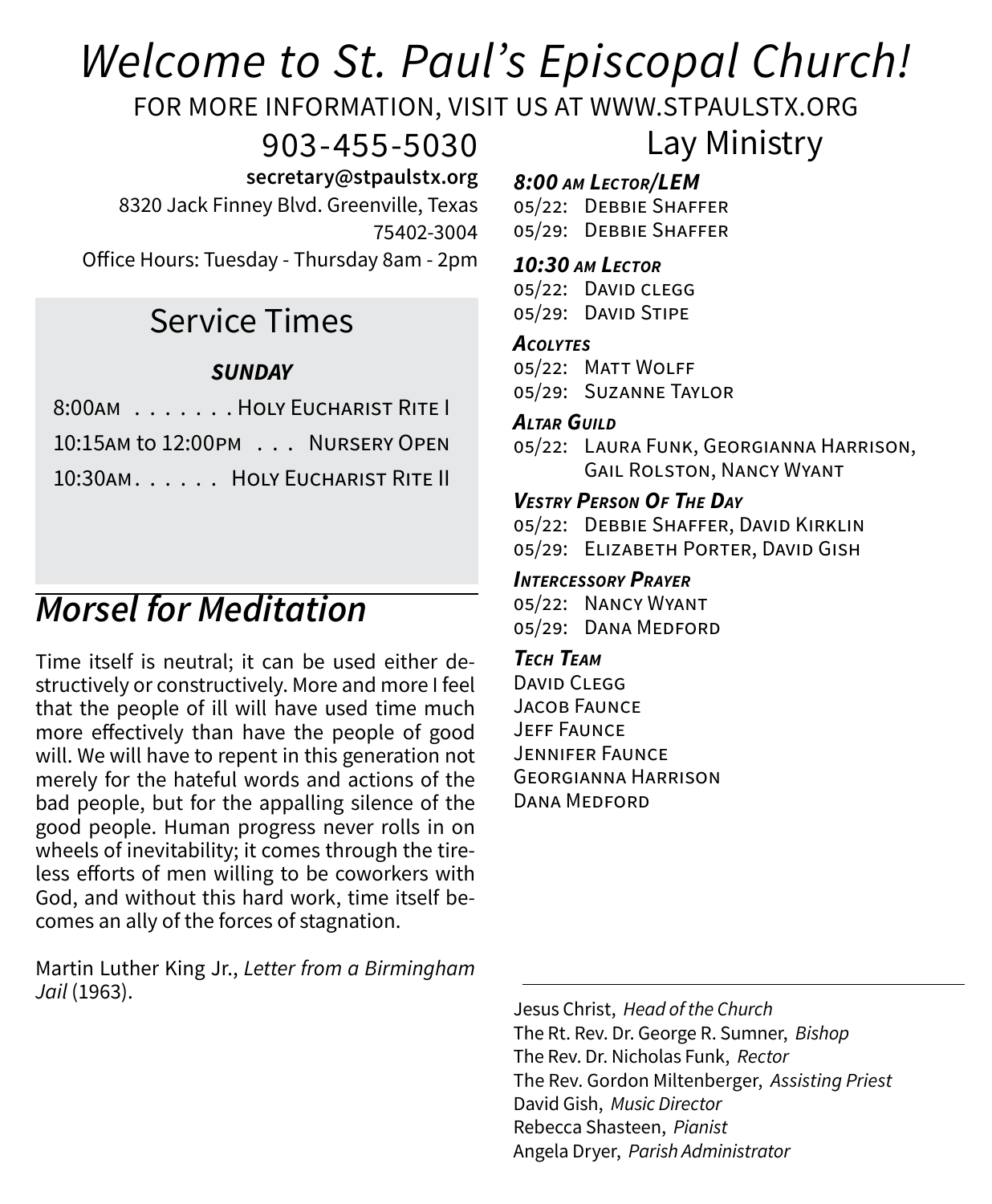# *Order of Worship*

# **8:00 — Holy Eucharist Rite I**

# Introduction to Worship

| Opening Sentence. BCP 323                                      |
|----------------------------------------------------------------|
| The Collect BCP 173                                            |
| The Lessons                                                    |
| First Reading Acts 16:9-15                                     |
| $Psalm \dots \dots \dots \dots \dots$                          |
| Epistle Revelation 21:10, 22-22:5                              |
| Gospel John 14:23-29                                           |
| Sermon The Rev. Dr. Nicholas Funk                              |
| The Nicene Creed BCP 326                                       |
| Prayers of the People BCP 328                                  |
| The Confession. BCP 331                                        |
| The Peace. $\ldots$ . $\ldots$ . $\ldots$ . $\ldots$ . BCP 332 |
| Announcements                                                  |

# *Holy Communion*

| The Great Thanksgiving (Prayer I). BCP 333 |  |
|--------------------------------------------|--|
| The Lord's Prayer BCP 336                  |  |
| Agnus Dei BCP 337                          |  |
| The Presentation BCP 338                   |  |
| Post Communion Prayer BCP 339              |  |
| The Blessing & Dismissal BCP 339           |  |

*All baptized Christians are welcome to receive the Holy Eucharist.* 

BCP = Book of Common Prayer (black) H= Hymnbook (red) A3 = Alleluia III (yellow)

# **10:30 — Holy Eucharist Rite II**

# Prelude

| Processional Hymn $\ldots \ldots \ldots \ldots$ . H#440<br>Blessed Jesus, at thy word (Liebster Jesu) |
|-------------------------------------------------------------------------------------------------------|
| Opening Sentence. BCP 355                                                                             |
| Gloria in excelsis H #280                                                                             |
| The Collect $\ldots \ldots \ldots \ldots \ldots$ . BCP 226                                            |
| The Lessons                                                                                           |
| First Reading $\ldots \ldots \ldots \ldots$ Acts 16:9-15                                              |
| Psalm Psalm 67                                                                                        |
| Epistle $\ldots \ldots$ . Revelation 21:10, 22-22:5                                                   |
| Gospel Hymn $\ldots \ldots \ldots \ldots \ldots$ . H#632                                              |
| O Christ, the Word Incarnate (Munich)                                                                 |
|                                                                                                       |
| Gospel John 14:23-29                                                                                  |
| Sermon The Rev. Dr. Nicholas Funk                                                                     |
| The Nicene Creed BCP 358                                                                              |
| Prayers of the People (Form III) BCP 387                                                              |
| The Confession. BCP 360                                                                               |
| The Peace. $\ldots$ . $\ldots$ . $\ldots$ . $\ldots$ . BCP 360                                        |

# *Holy Communion*

| Offertory H $#505$                                     |
|--------------------------------------------------------|
| O Spirit of Life, O Spirit of God                      |
| (O heiliger Geist)                                     |
| Offertory Anthem 43 #221                               |
| Doxology (Old 100th)                                   |
| The Great Thanksgiving (Prayer A) BCP 361              |
| Sanctus H #S129                                        |
| The Lord's Prayer BCP 364                              |
| Agnus Dei H #S157                                      |
| The Presentation $\dots$ , $\dots$ , $\dots$ , BCP 364 |
| <b>Communion Hymns</b>                                 |
| I Have Decided to Follow Jesus A3 #73                  |
| Shout to the Lord. $\ldots$ . $\ldots$ . 43 #143       |
| Post Communion Prayer BCP 365                          |
| The Blessing & Dismissal BCP 366                       |
| Recessional Hymn. H #398                               |
| I sing the almighty power of God                       |
| (Forest Green)                                         |